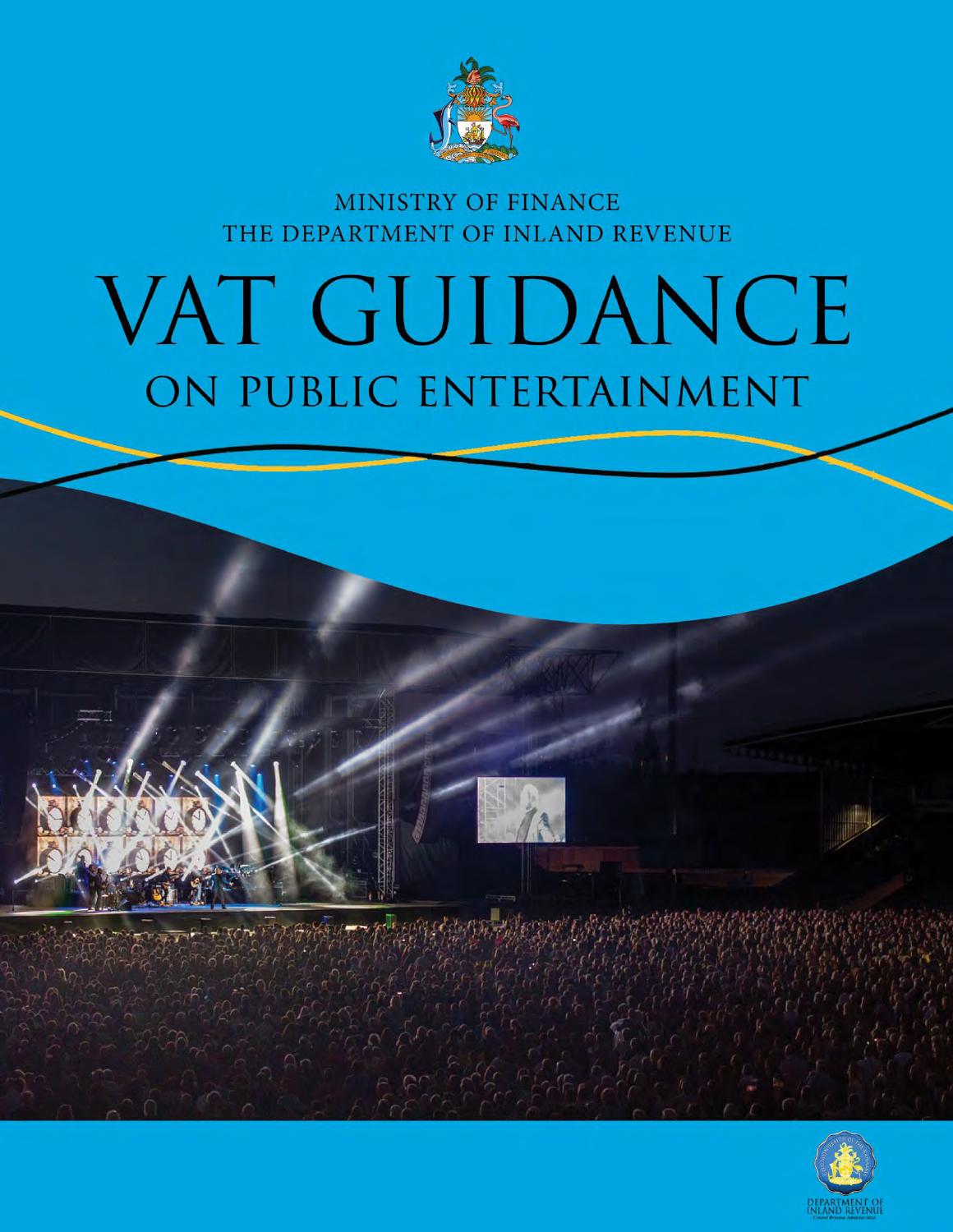#### **Introduction**

This guide is intended to provide businesses promoting public entertainment or owners (proprietors) providing a place for public entertainment with information on Value Added Tax ("VAT"). It should be read in conjunction with the Value Added Tax Act 2014, as amended ("VAT Act"), the Value Added Tax Regulations 2014 ("VAT Regulations"), the VAT Rules and The Bahamas General VAT Guide ("VAT Guide"), all of which can be found on the website of the Government of The Bahamas ("Government"). **If there is a discrepancy within the Guidance Note, the law will prevail in accordance with the VAT Act, Regulations and/or Rules.**

#### **What is public entertainment?**

For the purpose of this guide, public entertainment as defined by the VAT Act means any musical entertainment, theatrical performance, comedy show, dance performance, circus show, or show connected with a festival, or any sporting or recreational event not frequently held, to which the public is invited. This list has been expounded upon by the VAT Rules (see 2015-008 Public Entertainment) to include dinner parties and balls.

#### **Who is a Promoter of public entertainment?**

For the purpose of this guide, a promoter of public entertainment, as defined by the VAT Act, means a person who arranges the staging or supply of public entertainment or a licensee or proprietor of a place of public entertainment. To provide clarity, the VAT Rules (2015-008 Public Entertainment) have included non-profit organizations, religious organizations, charitable organizations and similar type organizations as entities that can be considered promoters of Public Entertainment.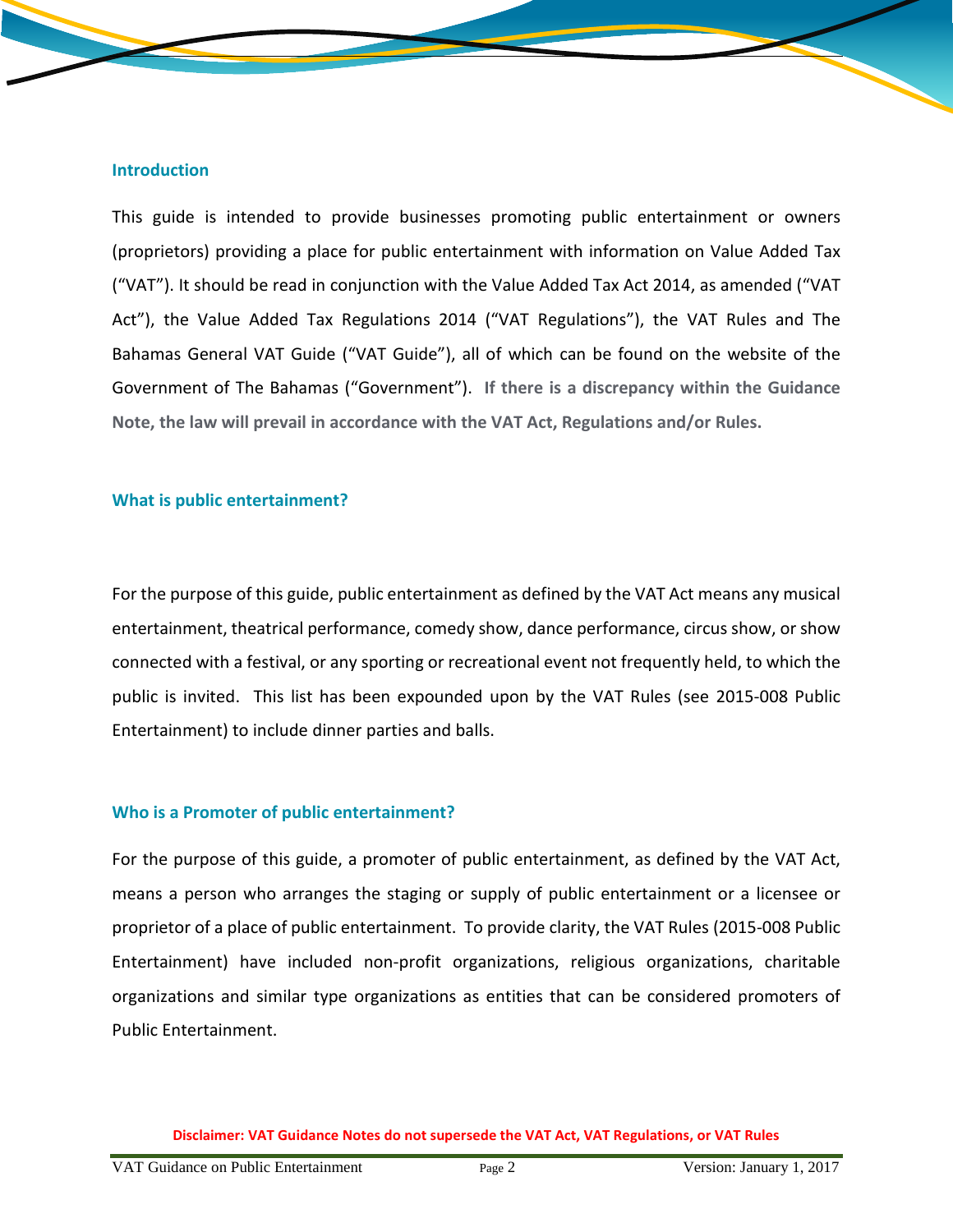#### **Is the promotion of public entertainment a taxable supply?**

Most public entertainment services provided by a promoter in The Bahamas are taxable supplies, except in certain supplies of charitable services by a registered charitable organization, which may be exempt from VAT (see Charitable Organization Guidance for more information).

#### **When should a Promoter of Public Entertainment Register?**

Every person wishing to conduct any public entertainment activity must first be registered for an occasional business license (unless they have an annual business license specifically for the promotion of public entertainment). An occasional business license is required even by holders of a regular business license, once the public entertainment activity is being held at a venue that is different to their regular place of business.

**All promoters of public entertainment activities (sporadic or regular) should register for a Tax Identification Number (TIN). However, if they expect their taxable supplies to meet or exceed \$50,000 per annum they must also register for VAT. All promoters need only to register once and must notify the Comptroller each time an event is being held.**

Those who promote entertainment activities as a one-off or sporadic events must apply for registration at least 48 hours before advertising the activity.

#### **How do I inform the VAT Comptroller of the public entertainment event?**

The promoter should register for a TIN using the online system, then complete Form  $41 -$ Registration of a Public Entertainment Events and submit same for consideration. The promoter must notify the VAT Department about any public entertainment activity regardless of the expected turnover from the event.

#### **What happens once I would have submitted all the relevant information?**

Once all the relevant information is received, the VAT Department would vet the request and indicate the Comptroller's decision regarding the VAT liability for the activity. If the activity is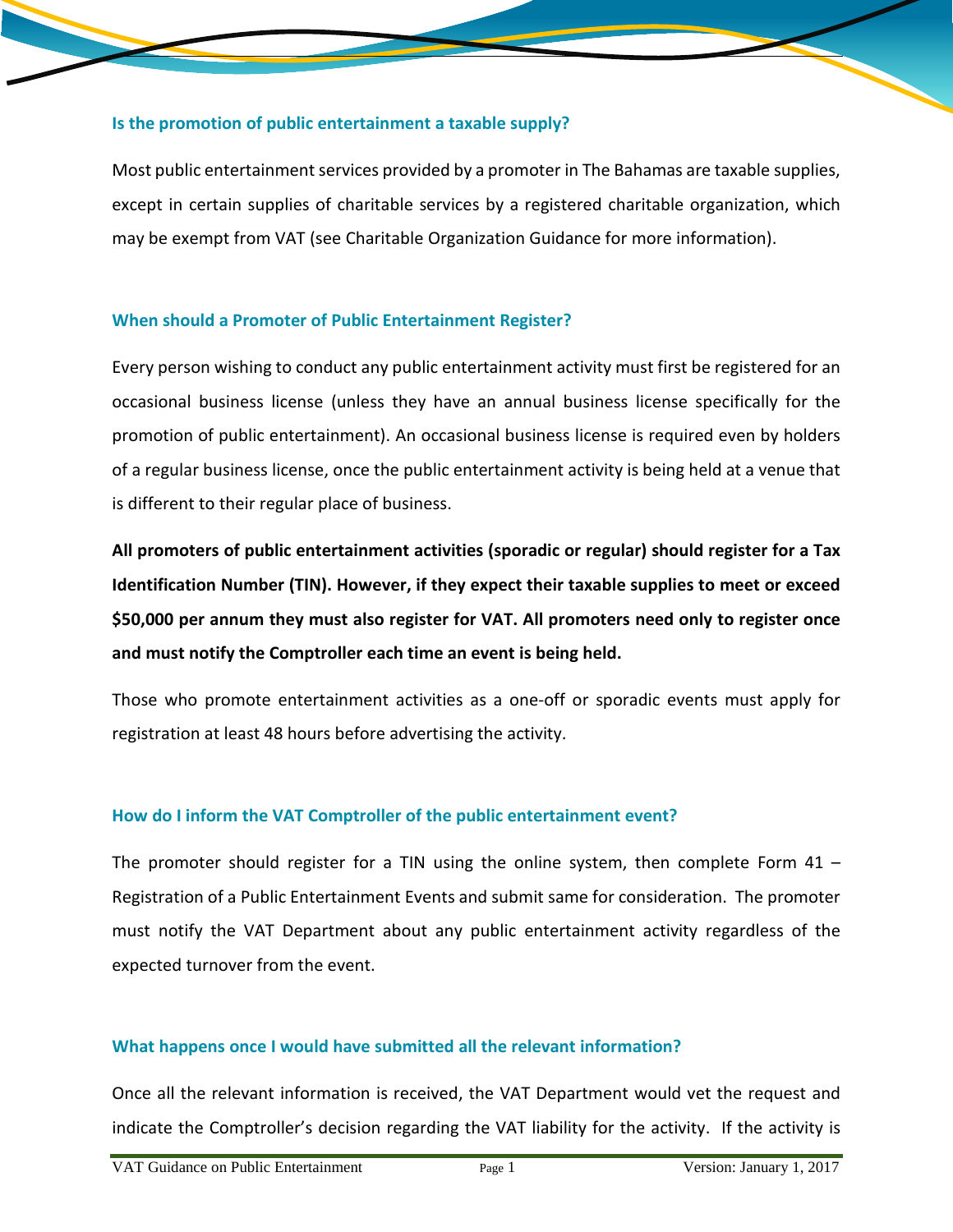approved for the purposes of VAT, an approval certificate will be issued to the Promoter as evidence that they are responsible for collecting and accounting for VAT on the activity. This certificate should be displayed where the event is being held.

When security is required, it must be paid or provided prior to the conduct of the public entertainment activity, as prescribed in the VAT Rule – 2015-006 – Requirement for Security.

If the event is determined to be exempted from VAT, the promoter will only have VAT liability for imported services (such as an international artist).

## **Do I need to register a fund-raising activity for a charitable purpose?**

Cook-outs, fairs or other similar events being held to raise funds for community activities, medical assistance to persons, or for other charitable reasons must be registered. In most situations, such activities may be treated as exempt as the funds being raised will be below \$50,000 per annum. However, the obligation to register the event and receive confirmation from the VAT Comptroller must be observed.

# **A Church, School or Civic Organization is having a public event as part of its annual fundraising activities, would such activities be subject to VAT?**

The Ministry of Finance has a system in place for formally designating an organization as an approved charitable organization. An event may be considered exempt from VAT once the entity promoting the public entertainment activity is an approved charitable organization, the event is being conducted to raise funds for a charitable purpose, and the items being sold have been donated. However, the promoters of the event must notify the VAT Department of the activity.

# **What is the role of the VAT Department once the event has commenced?**

VAT officers may be required to be stationed at public entertainment events to inspect the ticketed admission activities, record keeping systems, and other revenue generation activities being held at the event.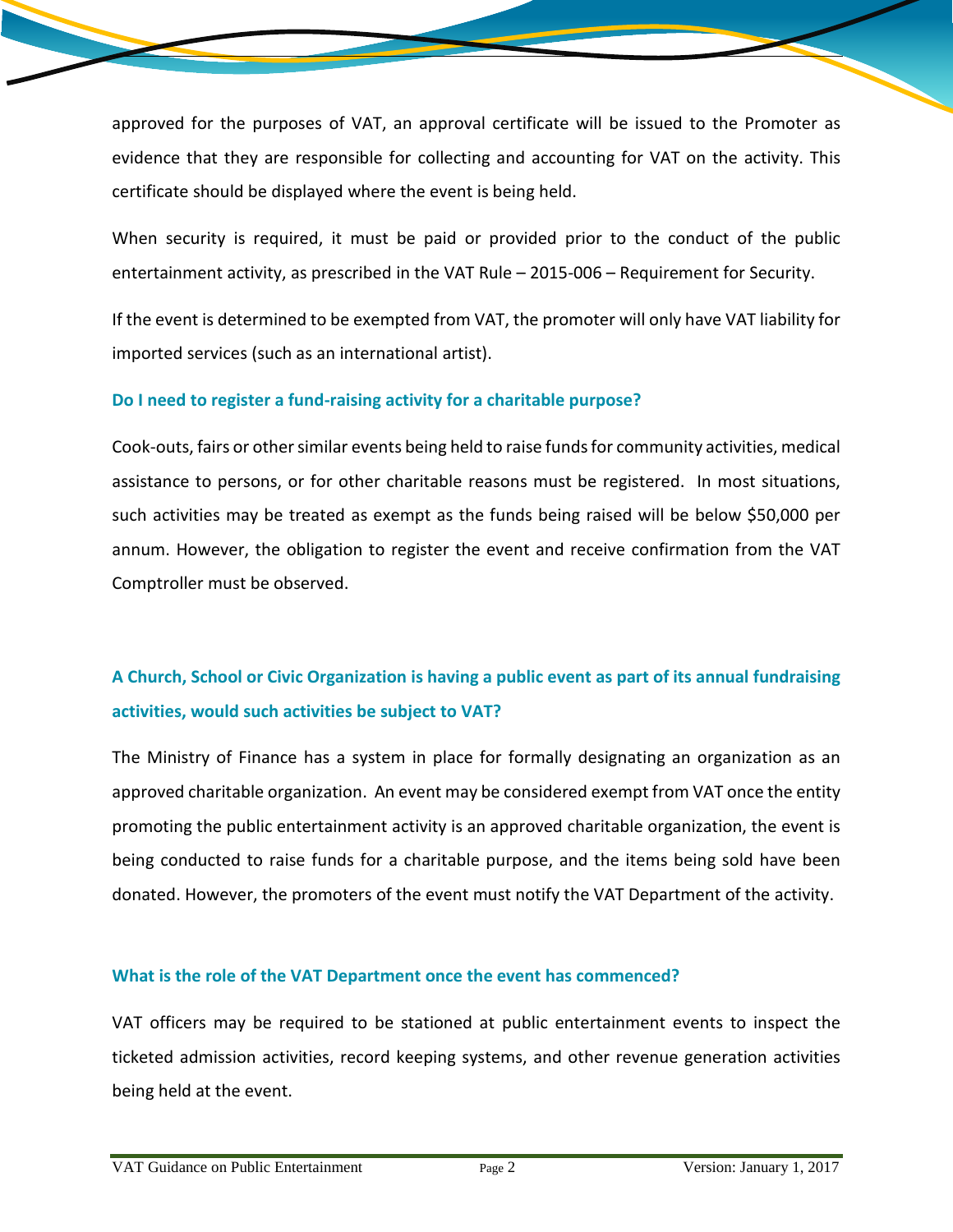#### **How can a sporadic Promoter of Public Entertainment file their VAT Return and when?**

The occasional promoter of Public Entertainment must file and submit Form No. 42 – Public Entertainment Event Reconciliation and Return Form within fourteen (14) days of completing the activity. This form should include the actual amount of earned revenue (VAT inclusive) and VAT due on tickets, beverages, other revenue sources, and imported services where applicable. The Promoters will also have to submit reconciliations to account for unsold tickets.

If payment is not made within the specified time, The Comptroller may deduct funds from the security to satisfy the tax liability of the Promoter. Payment of VAT liability can be made using our online tax administration system or at all commercial banks over the counter or through the banks' online banking system.

#### **Am I required to keep any records of the activity once it is completed?**

Once the activity is completed and the VAT Department conducts its reconciliation of tickets and other revenue sources, you may maintain the records for future references. This reconciliation does not preclude the VAT Department from conducting an audit on the activity at a later date.

#### **Am I still required to pay VAT if my activity does not make a profit?**

Even if your activity is not profitable, you are still obligated to account for and pay VAT. Once the activity is approved for VAT purposes, you are expected to report and account for the VAT charged, collected or paid. Input VAT can be claimed in accordance with Section 50 of the VAT Act.

#### **As a sporadic promoter, do I remain registered after my activity has been completed?**

As a sporadic promoter, you will always be registered and maintain your TIN, however, your VAT Account may be suspended upon request until notification or information is received regarding future events. If you do not request and receive approval for the suspension of your VAT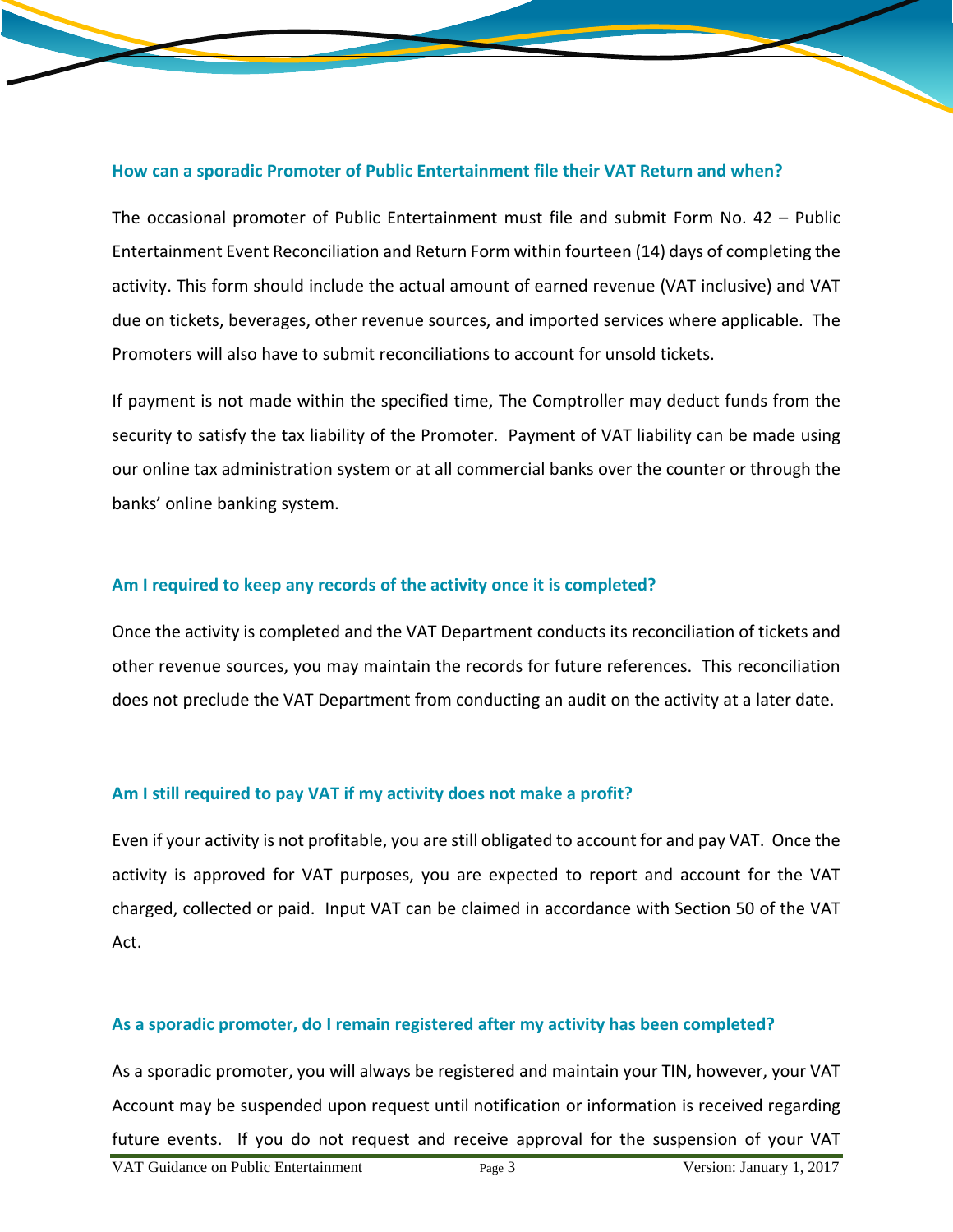Account, you will be expected to continue to file VAT returns regularly and may be subject to late filing and late payment penalties which are automatically charged to an active VAT registrant's account.

## **Do I get the same penalties and fines as a regular Promoter?**

All VAT registrants get the same late filing, late payment and interest charges based on the VAT Rules governing such procedures.

#### **The Law**

You may find the following references to the legislation useful.

## **VAT Act**

- Section 2 Interpretation
- Section 19 Registration
- Section 65 Required Security

#### **VAT Regulations**

Regulation 40 – Public Entertainment Offences

Regulation First Schedule – Public Entertainment Offences

#### **VAT Rules**

VAT Rule on Requirement of Security 2015-006

VAT Rule on Public Entertainment 2015-008